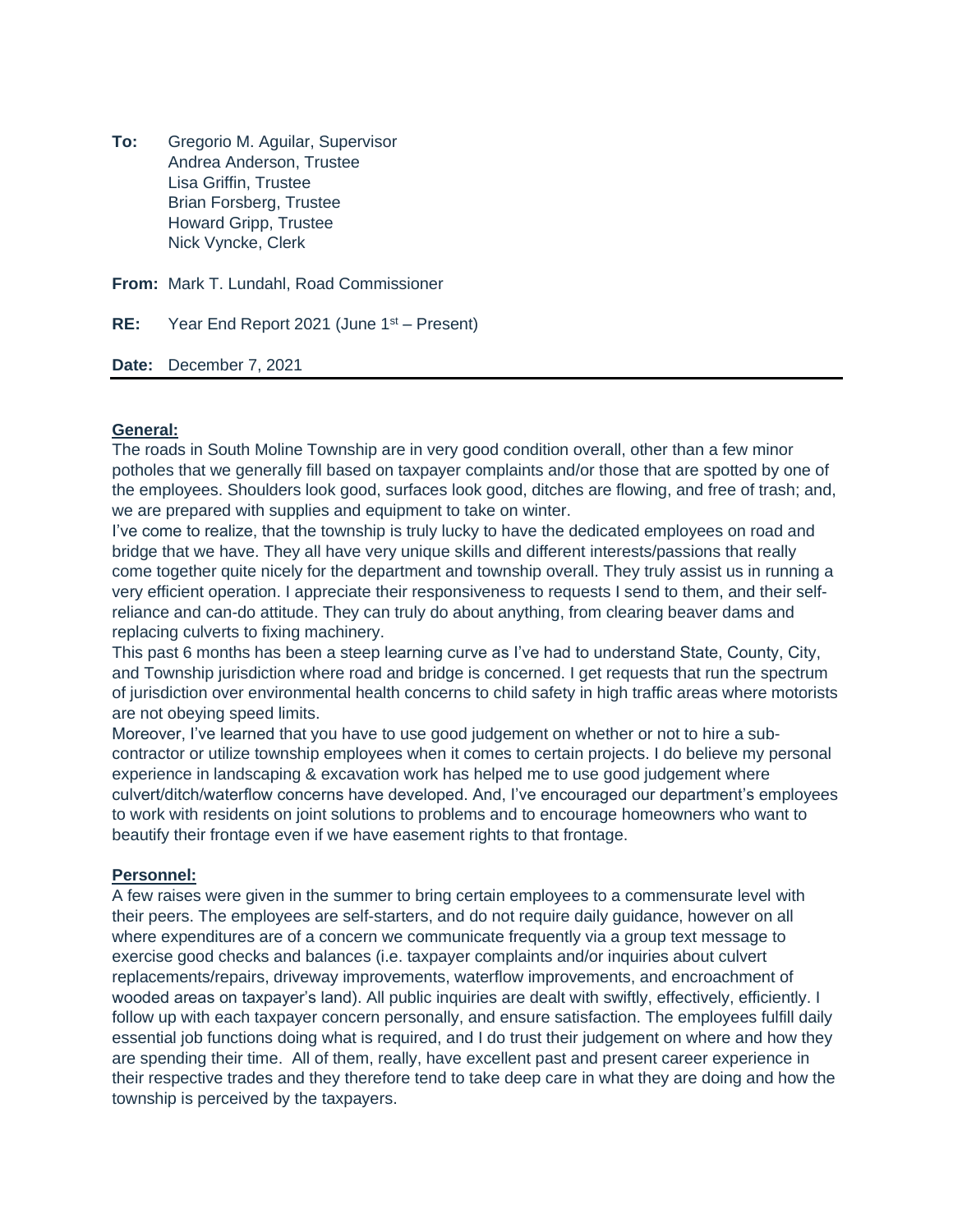### **Equipment and Building:**

Most of the equipment is in modestly descent working order, but that is not to say that we *don't and won't* have challenges either this winter or in the coming 12-18 months. At a meeting in August with the staff, I took soundings to understand what challenges we might have. We've identified approximately \$35,000-\$50,000 in equipment maintenance or replacement; plus, building repairs, that will be required in 2021. Specifically, we have tractors and trucks that leak either oil or lubricants required to function properly; and, the issue becomes one of obsolescence due to the age of the machinery (parts). We have some repairs that are required to the building as well; a) roof repairs, b) gutter repairs, c) possible window repairs – mostly, caused by water infiltration.

#### **Tax Levy:**

I read the November 2nd meeting minutes whereby it was noted in the Supervisor's report; *"The board is expecting the road commissioners tax levy. At this time, it has not been presented."* Upon reading those minutes, I sent an email to Greg's attention, on November 17<sup>th</sup>, requesting a meeting to discuss the budget together with him and Mary Beth Loos. I had assumed that I still had time to submit a tax levy to the board by December  $7<sup>th</sup>$ , our last meeting of the year. I had every intention of asking for a 4.9% tax levy increase. In that letter, I had suggested a meeting prior to Thanksgiving (see attached email), however, I think due to illness, if memory serves correctly, I did not get a response from Greg; perhaps I simply missed a response from him? In all fairness to Greg, he and I had discussed a general timeline in person, in his office, in either late/October or early November. In my busy life, admittedly, I lost track of the timeline that we had discussed and thus reached out in both written email and called the office for a proactive discussion.

I was able to reach Mary Beth Loos, Administrative Assistant, in Greg's absence, again, I believe he was home with sickness. Mary Beth informed me on that call that because I had not submitted a tax levy increase that the budget from last year was submitted to the county. I told her that it was; *"my understanding that I had until the last meeting of the year to submit my tax levy."* She responded by saying that; *"in order for a tax levy increase it must be approved by the board and sit in the public domain/forum for 20 days, and that because our last meeting was on the 7th of December, that there would not be adequate time to submit it to the county by the 28th."* She further went on to say; *"If you were to pass it on the 7th, then that would mean that on the 27th before 5pm (20 days later) that Nick Vyncke would have to run it down to submit it to the county, so that it hit the required submission date of the 28th."* "Therefore," she said; "there is not enough time." I believe I've recalled what she said to me to be highly accurate. *In other words, she was letting me know that I had missed the window for approval by the board and that time did not permit us to increase the levy*.

I had no reason to doubt what she was telling me to be accurate, until I ran into Tracy Best, and we were discussing it, and he said; *"Mark, you do not need 20 days if the tax levy is less than or equal to 4.9%, and therefore, you are still within your right, if need be, to request of the board their support for a 4.9% tax levy."* If the tax levy is equal to, or higher than 5%, or 105% of budget, it is subject to the *"truth in taxation law,"* requiring a special hearing. He said; *"I believe this is what Mary Beth was referring to, but she probably doesn't wasn't aware that you don't need 20 days if it's 4.9%, or less."*